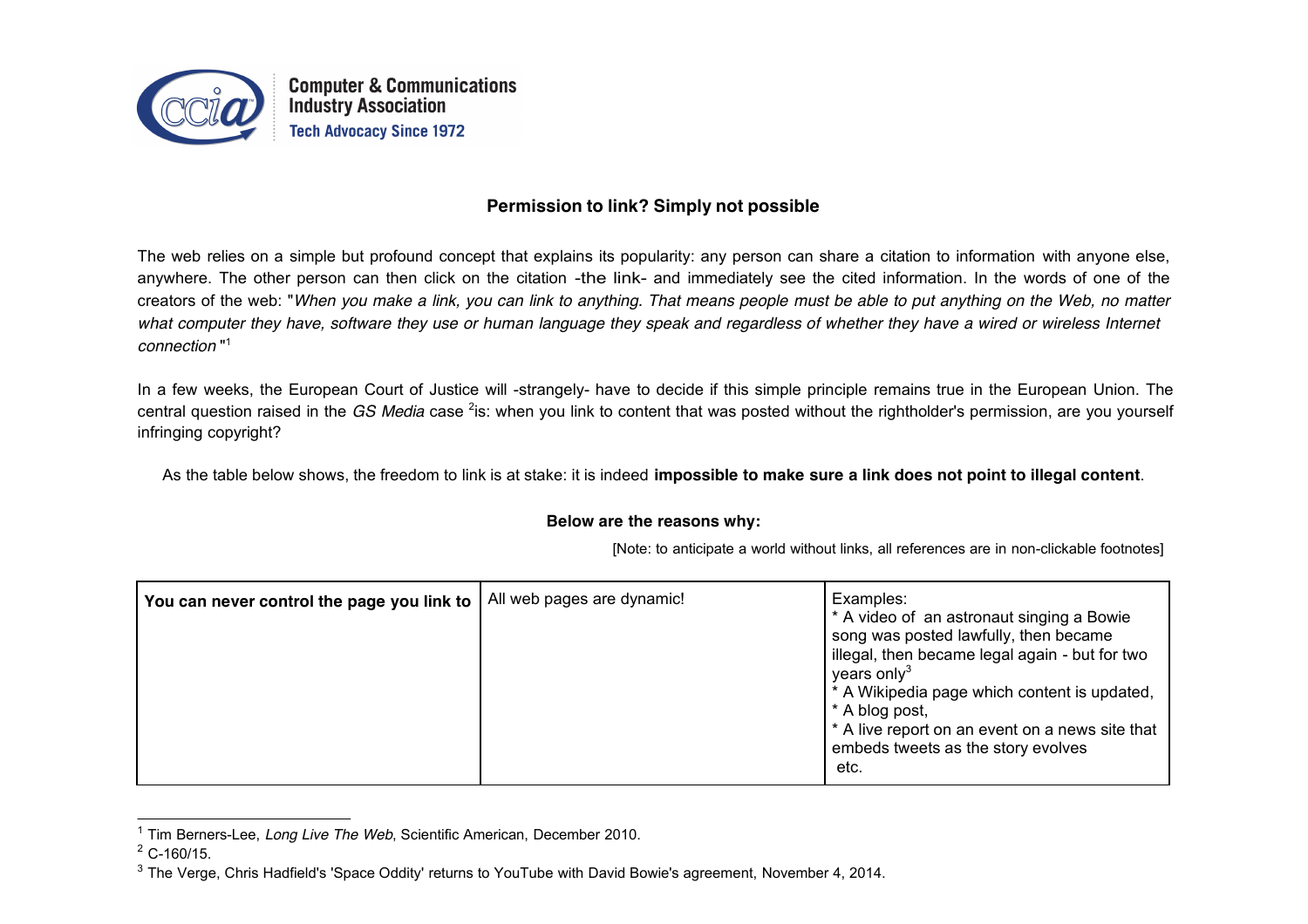| There is no such thing as a "legal" page                              | No one can know just by looking at a page<br>whether its content is lawful or not. No one.                                                                                                                                                                                                                                                                                                                                                                                                                                                                                                                        | Appearances can be deceptive! Examples<br>are numerous. Here a just a few:<br>* "Legal" platform Spotify is sued for copyright<br>infringement <sup>4</sup><br>* "Legal" platform Deezer once decided to<br>keep online Universal's repertoire, against<br>Universal's consent <sup>5</sup><br>* An author posted her own works on her own<br>Facebook page. without authorization <sup>6</sup> |
|-----------------------------------------------------------------------|-------------------------------------------------------------------------------------------------------------------------------------------------------------------------------------------------------------------------------------------------------------------------------------------------------------------------------------------------------------------------------------------------------------------------------------------------------------------------------------------------------------------------------------------------------------------------------------------------------------------|-------------------------------------------------------------------------------------------------------------------------------------------------------------------------------------------------------------------------------------------------------------------------------------------------------------------------------------------------------------------------------------------------|
| You can never know in advance if your<br>link points to legal content | Your link points to the address of the page,<br>its URL, not to the content itself. The content<br>is under someone else's responsibility, and<br>can change at any moment. What content is<br>found at an Internet address can change just<br>like the identity of who lives at a street<br>address can change.                                                                                                                                                                                                                                                                                                  | A press article, a video on a platform, a blog<br>post, a social media profile, etc. can be<br>replaced by another one and keep the same<br>link                                                                                                                                                                                                                                                |
| Can you really ask for permission?                                    | That can be extremely difficult. First, you will<br>need to identify which content on the page<br>can be under copyright. Then you need to<br>identify who has the rights (it can be several<br>people) In case of an orphan work<br>identification will be even more difficult. Then<br>you need to contact each rights owner. If you<br>find their details (which is a big <i>if</i> ), you may<br>not know their language or they might not<br>understand yours. Then you would need to<br>agree on the terms of a license. And this for<br>EACH link you post to Twitter or Facebook or<br>Tumblr on a forum. |                                                                                                                                                                                                                                                                                                                                                                                                 |

<sup>&</sup>lt;sup>4</sup> DailyMail, Spotify hit with \$150 million copyright suit on behalf of 'hundreds and thousands' of artists, December 29, 2015

<sup>&</sup>lt;sup>5</sup> Paris Court of First Instance, Sept. 5, 2011.

 $^6$  The 1709 Blog, Tangible Digital Files, April 7, 2015.